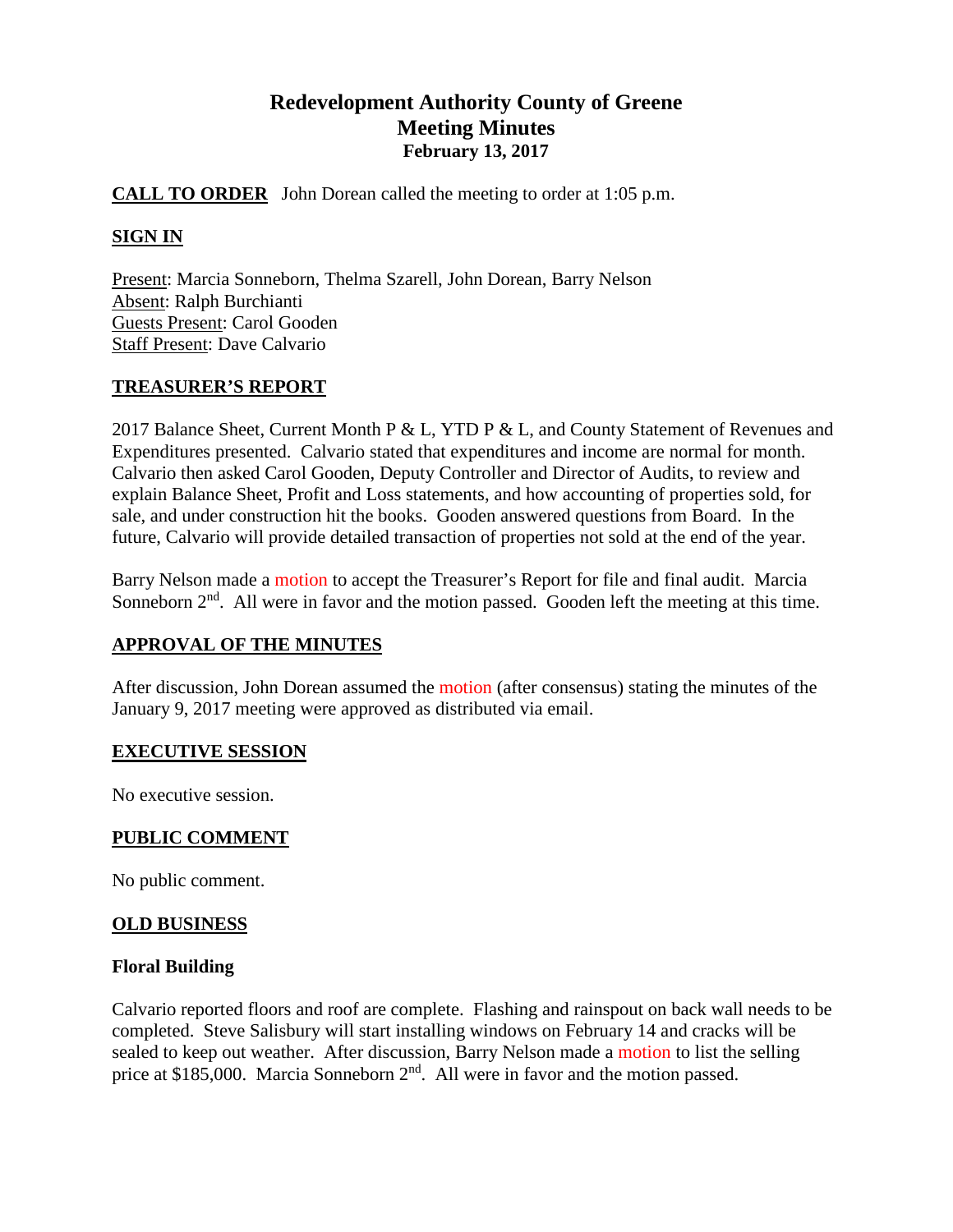# **Delancy Heights (145 Fairview Avenue and 126 Fairview Avenue)**

Calvario reported gas is hooked up in 145 Fairview and was advertised in OR for one week. Little interest. No response from Howard Contracting's attorney after Colin Fitch's letter to him.

Calvario reported that GCCTC will start interior construction on 126 Fairview Avenue week of February 12. Bill Conway will be RDA contractor on site. AM students will work 8-10 AM, PM students will work 12-2 PM Tuesdays and Thursdays until June 1. Larry Frank, Building Construction Occupations instructor, and Jennifer Nix, Workforce Development Coordinator, will be on site. Community Action SW will cover transportation, insurance, and stipend for students through WBLE grant (Work Based Learning Experience) for up to 90 hours.

### **Nazer St. Remediation and Stabilization Update**

Calvario reported that 343 and 355 Nazer St. are on 2017 proposed Judicial Sale list, along with 362 E. Franklin St. Goal is to purchase three properties at Judicial Sale and raze each if Pirhl Development and Waynesburg Borough are willing to each put funds towards demolition. Pirhl has pledged \$4,000 towards demolition of 343 and 355 Nazer St. Calvario stated that over \$800,000 has been spent in Waynesburg Borough by RDA since inception. Calvario reported he is attending Waynesburg Borough Council meeting February 13 to ask for funds and to partner with Pirhl and RDA to remove two blighted homes on Nazer.

Greene County Habitat receiving \$150,000 in 2015 PHARE funds to build two homes on E. Franklin St. RDA will be grantor of funds to Habitat in four progress payments as work progresses. Waiting on MOA from Habitat. Timeline of construction from Habitat distributed.

# **Partnership with GCCTC**

Presented above under 126 Fairview Avenue.

# **127 School St. Rehab**

Rehab complete. Advertised in OR for one week. Little interest.

### **Down Payment Assistance/2nd Mortgage Discussion**

No decision can be made until we get a potential buyer for 145 Fairview Ave. in the program that would meet PHARE low to moderate income guidelines. Once a potential buyer is identified, will discuss subsidize/underwrite sale of new modular. Calvario stated that he spoke with Tiffany Smith over phone regarding options discussed at January meeting. Scheduled to meet with Tiffany January 18. Smith did not show up for meeting.

### **Old Rogersville School Development**

Calvario reported that Sam Henderson informed him that he has been having problems getting sub-contractors to commit driving to Greene County due to distance. Henderson will let RDA know what trades he needs and Calvario will try to identify companies. Henderson's wife is also getting transferred to FL.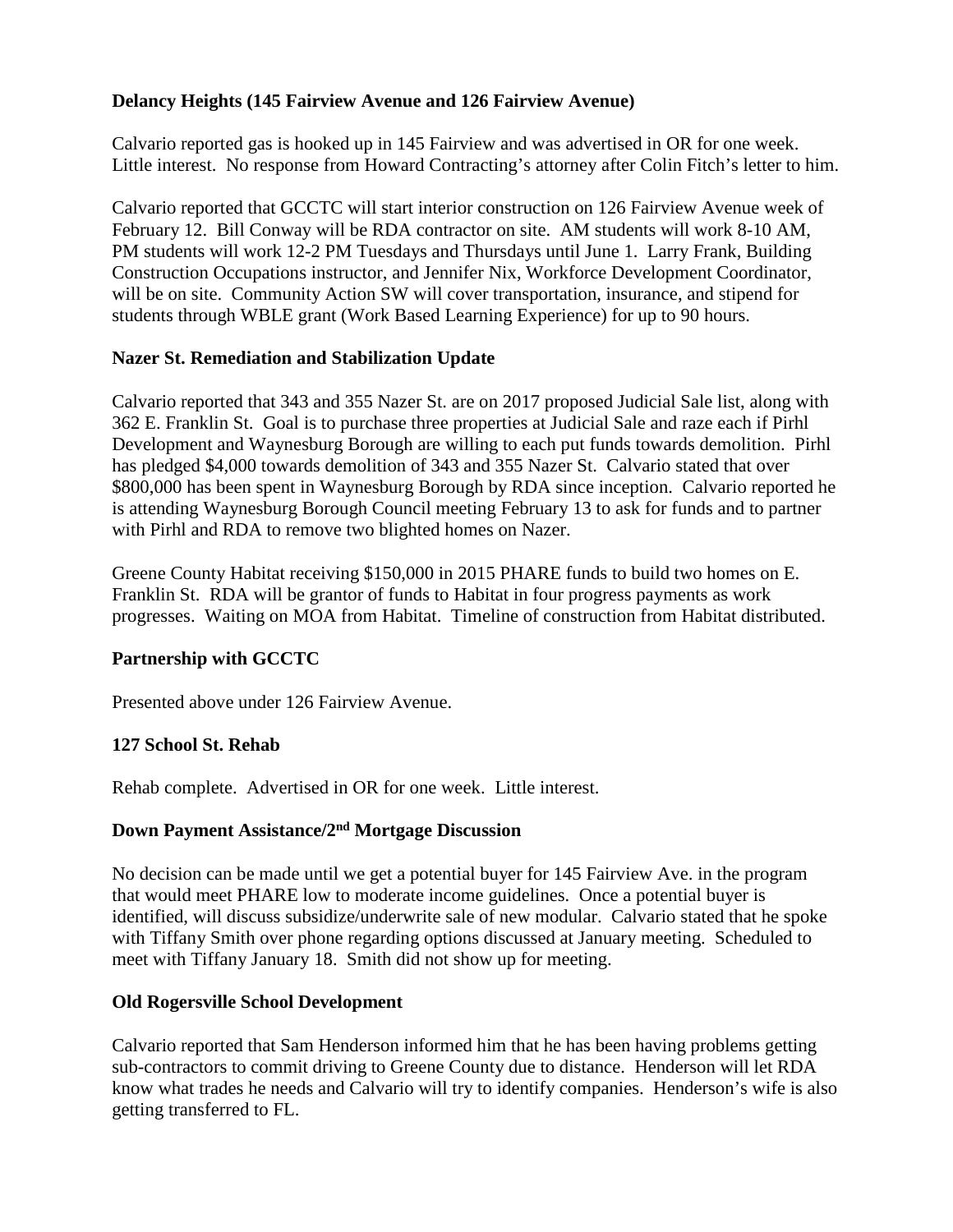### **Discussions with Morris, Perry, and Richhill Township Supervisors**

-Wind Ridge, Chambers property. No update on Conservatorship. -Nineveh, Kita property. No update. -Mt. Morris, Dotson property. No update.

### **362 E. Franklin St. (Habitat for Humanity and RDA E. Franklin St. Stabilization Project)**

On proposed 2017 Judicial Sale list.

#### **Development of Bonar and Woodland Ave. Property**

No update.

#### **Current Projects**

Calvario reported Steve Salisbury is working on 83 Second St. and 296 5th Avenue, Crucible. Consistent help from community service volunteers through the Court, Greene County Prison, and SCI Greene inmates. When Salisbury is finished in Crucible, he will start on 333 Steel Hill Rd.

#### **133 Bowlby St, Waynesburg**

Calvario reported that deed for donating property to RDA was sent to owners for review.

### **NEW BUSINESS**

- 1. Calvario distributed list of accomplishments developed for Commissioners, and distributed 2016 Summary of Houses Sold and under LIPC.
- 2. Calvario reported that he signed a sales agreement to purchase 120 Short St., Clarksville for \$12,000. This is \$2,000 more than approved at January 2017 meeting, but Morgan Township will assist financially. Obtaining control of property in grant submitted to PHARE/RTT is vital.
- 3. Reviewed handout on CD rates from Community Bank. No changes at this time, but if large grant received will revisit opening CD at higher rate.
- 4. Calvario distributed State Ethics Commission forms for Board members to complete.
- 5. Calvario reported that PHARE/RTT grant application was submitted on January 12 for demo and rehab program in Teagarden Homes, Morgan Township. Summary of funding and budget distributed. Decisions will be made in April.
- 6. Marcia Sonneborn discussed whether or not it would be advantageous to advertise homes in Messenger and Herald Standard, and possibly Church bulletins. Calvario will gather circulation numbers and contact Collen Nelson on how she might help to get properties out via social media.

# **DIRECTOR'S REPORT**

- 1. Started to look at proposed 2017 Judicial Sale list.
- 2. Received 2016 delinquent tax notices on seven properties in early February. Meeting with offices to see if discount amount can be paid since tax bills were not received previously.